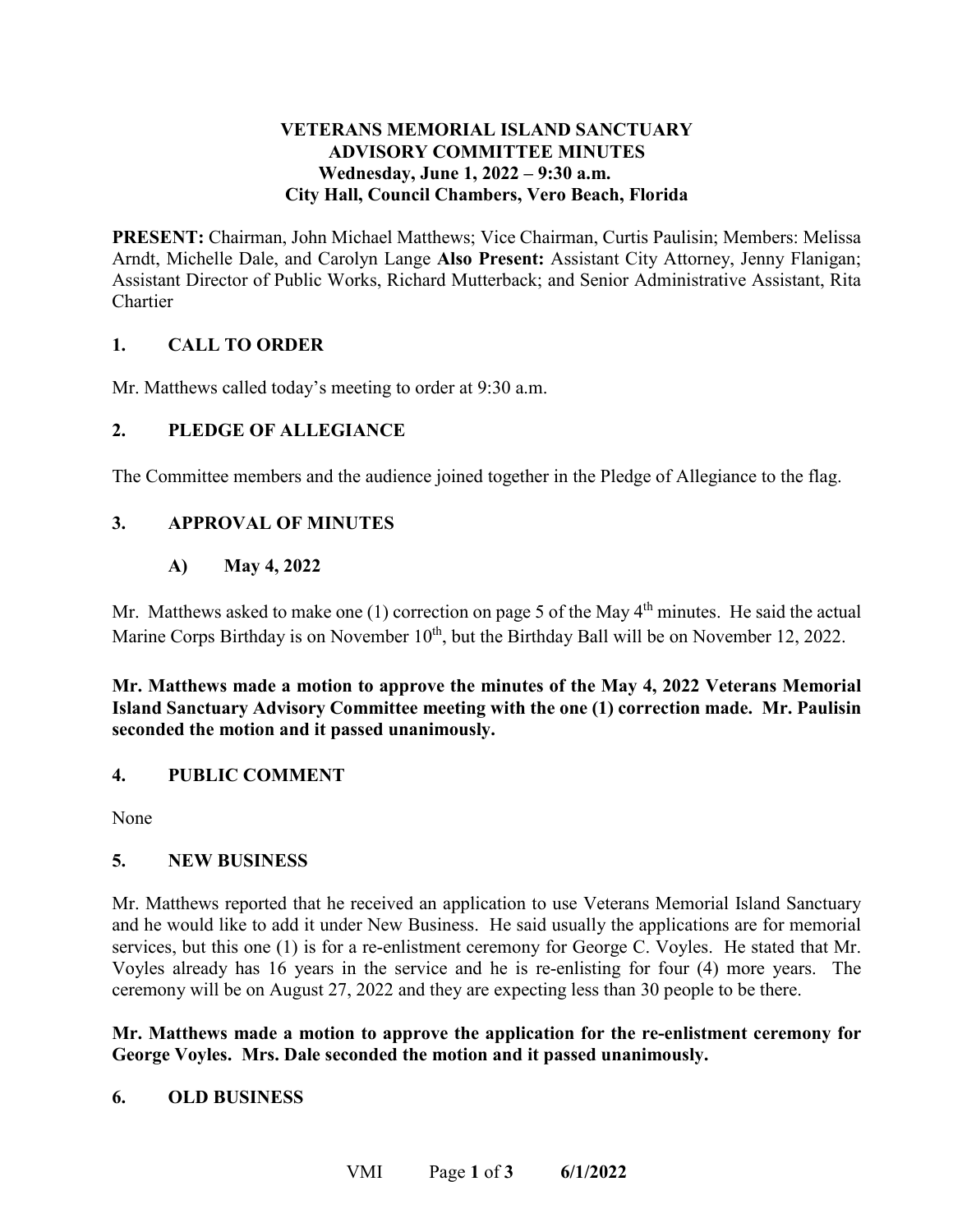# **A) Update on the Stage and World War II Tribute**

 City Clerk's office). He explained that they will hear more about this project as it moves forward over the next few years, but City Council will have the final approval. Mr. Matthews gave a handout to the Committee members and said it is a rendering of the inspiration for the stage and World War II (WWII) tribute done by Mr. Scott Johnson, Architect (on file in the

Mrs. Lange commented that it is a beautiful design.

Mr. Matthews explained that the tiles along the front of the stage are designed to represent the ribbons of the different conflicts and awards of WWII. They all agree that they need to honor the WWII Veterans and they need a stage, so this will be an improvement and a great addition to Veterans Memorial Island Sanctuary.

# **B) Recap of the Memorial Day Service – May 30, 2022**

 Mr. Matthews said first of all, they would like to thank Mr. Cameron Mays for loaning the Veterans Council a stage to use for the Memorial Day service. Not only did he delivered the stage to the Island and set it up, but he did not charge them for it either. Mr. Matthews continued by giving a recap of the events from the Memorial Day Ceremony. He said they printed 750 programs and they were all handed out, so their estimate is that there were about 1,000 people who attended.

Mr. Paulisin asked if Mr. Mays reached out to the City, or did someone contact Mr. Mays.

 the Wreaths Across America event and he invited him to the Memorial Day Service. Mr. Matthews Mr. Matthews explained that Mr. Rob Ryan, Indian River County Sheriff's office, met him during said he asked for Mr. Mays' phone number and that he contacted him.

 Mrs. Dale stated that she would like to compliment the Keynote Speaker, General Randall Guthrie for focusing on the fallen during his speech. He stuck to the subject and talked about the Gold Stars. His speech was all about honoring and remembering the fallen, which is the purpose of Memorial Day. She stated that she also attended the Memorial Day service in Sebastian, Florida. As a Gold Star Mother, she felt that our fallen loved ones were remembered at both services.

# **7. CHAIRMAN'S MATTERS**

 were about 10,000 Vietnam Veterans. They handed out Vietnam War pins to those they could Mr. Mathews reported that he attended the Vietnam Veterans reunion in Daytona Beach, Florida, which was advertised as "A tribute so meaningful it will change history". It was one (1) of the best reunions he has ever seen and it was certainly the largest Vietnam Veterans reunion. He said there were about 35,000 people on the infield of the Daytona Beach Speedway and they estimated there identify as Vietnam Veterans. He explained that the Heroes Honor festival was the largest welcome home event for Vietnam Veterans and Vietnam Veterans got in for free along with free parking. They also handed out free fold up lawn chairs to the Vietnam Veterans and their spouses. The main entertainer was Toby Keith, but Craig Morgan and Justin Moore also performed.